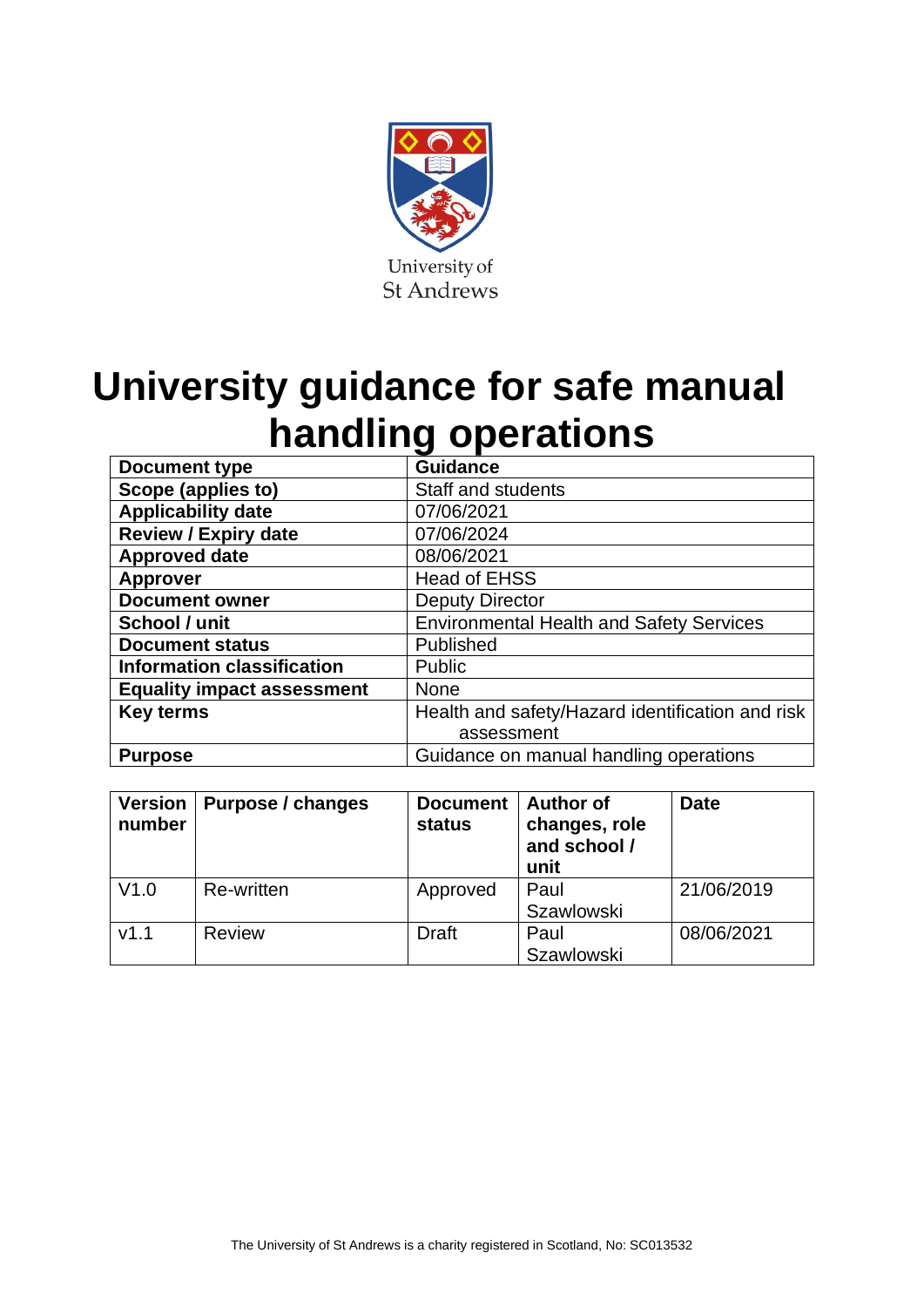## **Policy commitments**

- 1. The overarching commitments set out in the University's general Health and Safety Policy apply. The general policy can be found here: [https://www.st](https://www.st-andrews.ac.uk/media/environmental-health-and-safety-services/H&S-Policy-2017.pdf)[andrews.ac.uk/media/environmental-health-and-safety-services/H&S-Policy-2017.pdf](https://www.st-andrews.ac.uk/media/environmental-health-and-safety-services/H&S-Policy-2017.pdf)
- 2. For the purposes of this policy, the University recognises the importance of maintaining the safety and welfare of staff, students and visitors whose role includes Manual Handling Operations (MHO). It is committed to fulfilling its responsibilities under the Manual Handling Operations 1992 (MHOR). This includes the completion of risk assessments for MHO, and the provision of appropriate training in safe manual handling.

## **Arrangements**

1. Roles and Responsibilities

The roles and responsibilities set out in the University's general Health and Safety Policy apply.

For the purposes of this policy:

- a) Each School or Unit will implement the Regulations in their area of remit. The Head of School or Unit has overall responsibility for this.
- b) The safety co-ordinator in each School or Unit will normally assist in identifying operators and publicising/monitoring attendance at training events.
- c) Environmental, Health and Safety Services (EHSS) will provide group or individual training for new staff, as a refresher for established staff, and as otherwise required. They will also maintain a Moodle online training course to support operators and risk assessors.
- d) Staff are responsible for attending training that is organised for them, and for alerting their line manager, safety co-ordinator or EHSS at an early stage if they feel ill effects from MHO.

#### **Guidance**

#### **1. Definitions**

Manual handling is defined in legislation as 'the transporting or supporting of a load by one or more workers'. This includes lifting, lowering, pushing, pulling, carrying and moving loads.

Staff, students and visitors engaged in MHO will be referred to in University policy and guidance as 'Operators'.

# **2. The importance of manual handling safety**

In 2016/17, manual handling injuries accounted for 22% of injuries reported to the HSE under RIDDOR (Reporting of Injuries, Diseases and Dangerous Occurrences Regulations 2013). Slips, trips and falls, which are often closely associated with MHO, accounted for 29%. (Source: http://www.hse.gov.uk/statistics/causinj/index.htm). So if someone's role includes a significant amount of manual handling, he/she is potentially exposed to the most common types of serious injury that occur in the workplace.

Musculoskeletal injuries sustained from MHO can include back injuries, pulled/strained muscles, hernias and others. They can result in severe discomfort and extended periods away from work. Injuries might be *acute* (an immediate effect of a particular MHO) or *chronic*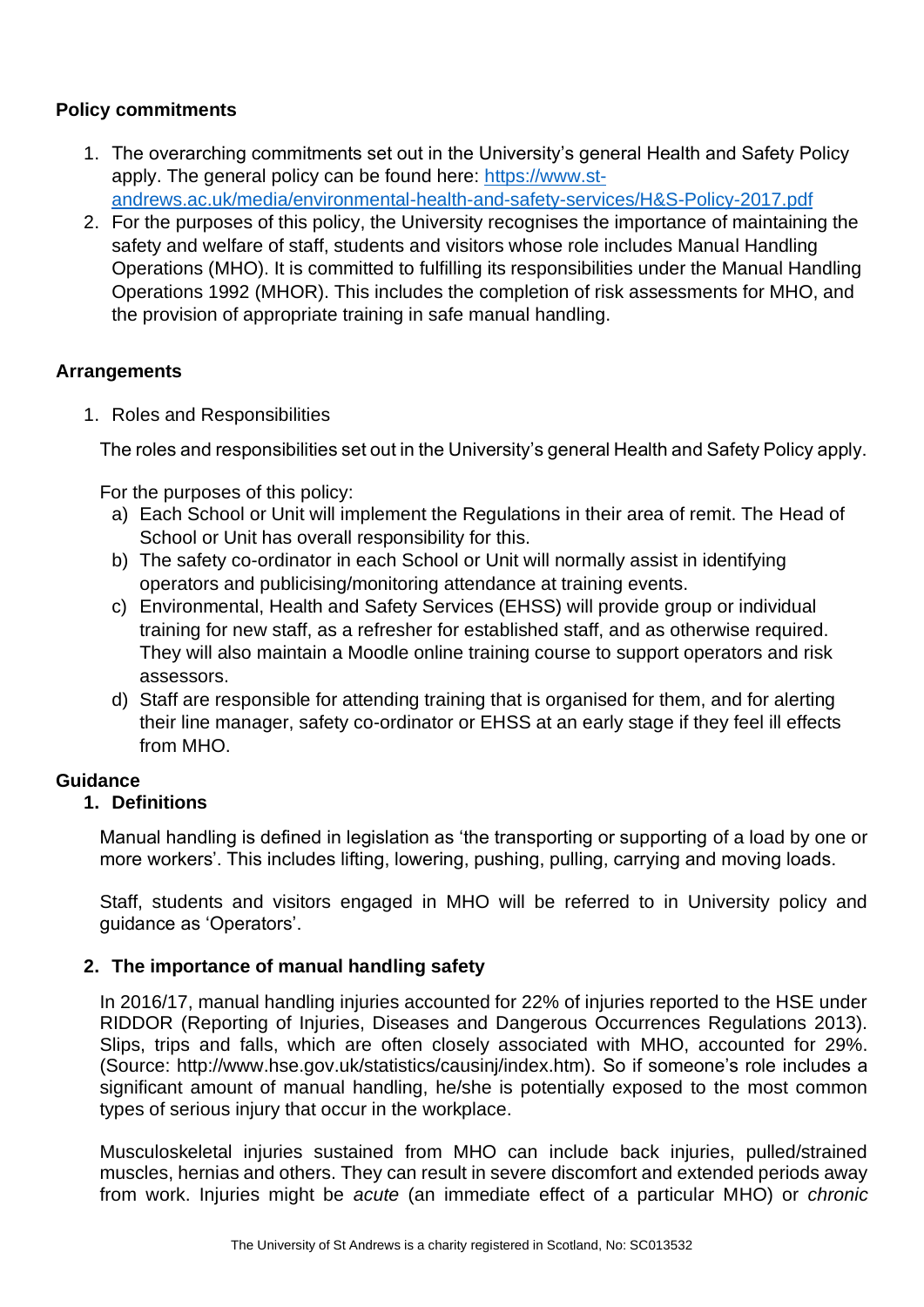(cumulative injuries resulting from long-term repetitive strain or incorrect manual handling techniques).

*It is very important not to underestimate either the ease with which injuries can occur, or their potential severity. As injuries are likely to worsen with repeated manual handling, employees should inform their line manager/safety co-ordinator/EHSS promptly when an incident occurs.*

#### **3. Employer and Employee Obligations**

To comply with MHOR, employers must:

- a) Identify the manual handling operations (MHO) undertaken by employees
- b) Make an initial appraisal of the MHO to determine whether they pose a significant risk of injury
- c) Avoid MHO where reasonably practicable
- d) Carry out a full risk assessment for unavoidable MHO that pose a significant risk, taking into account the load, task, working environment and individual capability of the operators
- e) Implement control measures to remove or reduce the risk of injury to the lowest level that is *reasonably practicable*.

In the context of the MHOR, compliance with the term 'reasonably practicable' would be achieved where it could be shown that the cost of further preventative measures would be grossly disproportionate to the benefits gained from their introduction.

Employees have a general obligation under legislation to:

- a) follow appropriate systems of work laid down for their safety (e.g. be aware of the risk assessment and follow the precautions set out in it)
- b) make proper use of equipment provided for their safety (e.g. use a trolley if one is available)
- c) cooperate with their employer on health and safety matters (e.g. by abiding by their training)
- d) take care to ensure that their activities do not put others at risk (e.g. by not lifting a heavy load where it could fall and injure another person, or not leaving an obstruction or slippery patch on the floor where an operator could slip or trip.

#### **4. Risk assessments**

General guidance on writing risk assessments can be found at: <https://moody.st-andrews.ac.uk/moodle/course/view.php?id=3582>

To comply with legislation, a manual handling risk assessment must be 'suitable and sufficient'. For most MHO, a 'generic' risk assessment which draws together common threads of broadly similar operations will suffice. Separate risk assessments are likely to be needed for unusual or difficult operations (e.g. moving a grand piano).

While legislation requires these to be made in advance where risks are foreseeable, operators and supervisors may often have to make rapid re-assessments during an MHO. These often suggest ways in which the existing risk assessment can be improved.

Advice and training on writing risk assessments can be obtained from EHSS on request.

# **5. Keeping safe during MHO: Practical guidance for operators and assessors**

See the Moodle manual handling course prepared by EHSS, and links to Health and Safety Executive guidance, at:

<https://moody.st-andrews.ac.uk/moodle/course/view.php?id=4379>